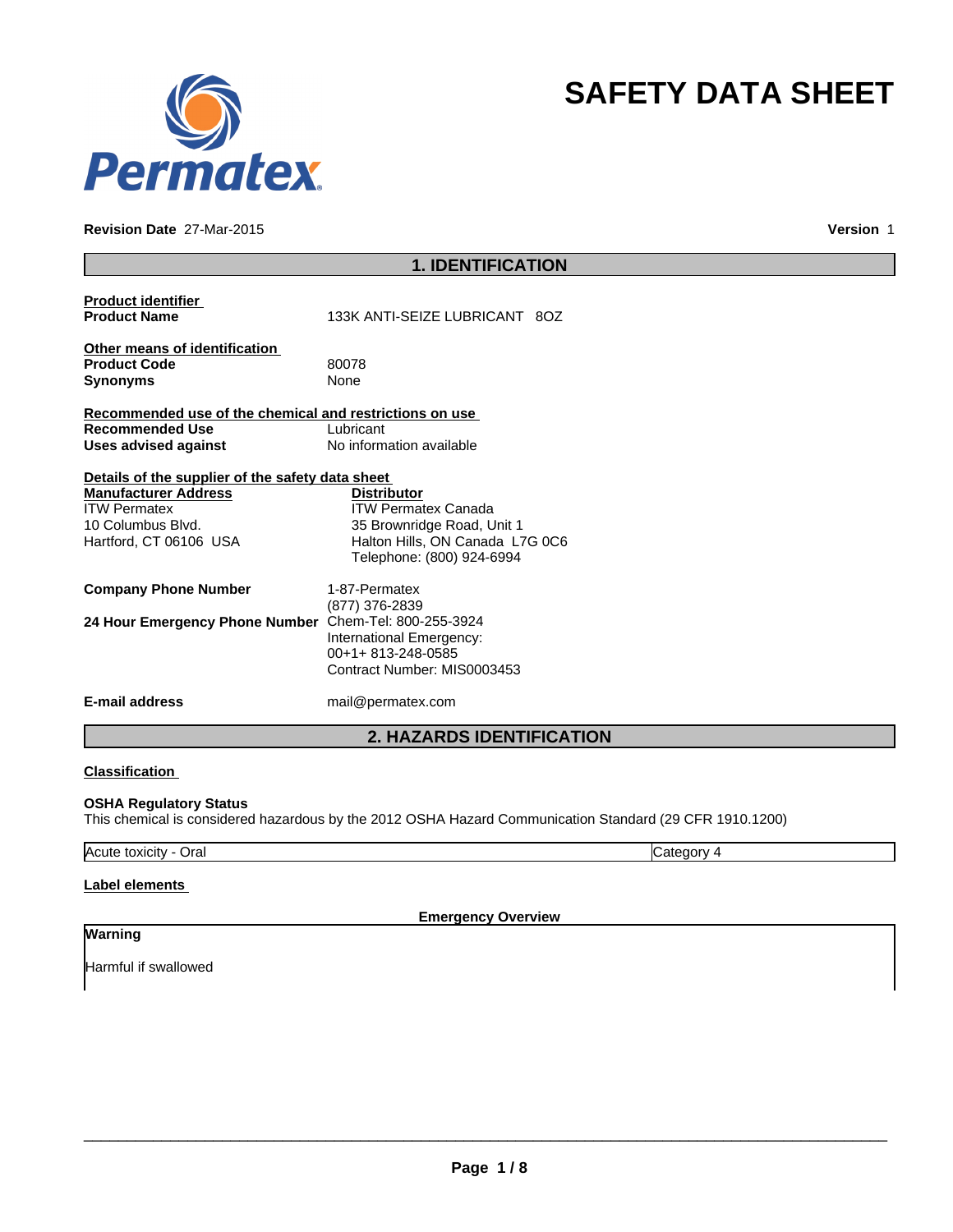

### **Precautionary Statements - Prevention**

Wash face, hands and any exposed skin thoroughly after handling Do not eat, drink or smoke when using this product

### **Precautionary Statements - Response**

Get medical advice/attention if you feel unwell IF SWALLOWED: Call a POISON CENTER or doctor/physician if you feel unwell Rinse mouth

#### **Precautionary Statements - Storage**

Store in a well-ventilated place. Keep container tightly closed

### **Precautionary Statements - Disposal**

Dispose of contents/container to an approved waste disposal plant

### **Hazards not otherwise classified (HNOC)**

Not applicable

#### **Other Information**

The classification as a carcinogen need not apply if it can be shown that the substance contains less than 3 % DMSO extract as measured by IP 346. This note applies only to certain complex oil derived substances in Annex I Harmful to aquatic life with long lasting effects

Unknown acute toxicity 19.23275% of the mixture consists of ingredient(s) of unknown toxicity

# **3. COMPOSITION/INFORMATION ON INGREDIENTS**

### **substance**

| <b>Chemical Name</b>                                               | <b>CAS No</b> | Weight-%  | <b>Trade Secret</b> |
|--------------------------------------------------------------------|---------------|-----------|---------------------|
| DISTILLATES (PETROLEUM), HYDROTREATED  <br><b>HEAVY NAPHTHENIC</b> | 64742-52-5    | $30 - 60$ |                     |
| CALCIUM OXIDE                                                      | 1305-78-8     | $10 - 30$ |                     |
| GRAPHITE                                                           | 7782-42-5     | $10 - 30$ |                     |
| ALUMINIUM POWDER                                                   | 7429-90-5     | $5 - 10$  |                     |
| <b>MINERAL OIL</b>                                                 | 8042-47-5     | 3 - 7     |                     |

\*The exact percentage (concentration) of composition has been withheld as a trade secret.

# **4. FIRST AID MEASURES**

#### **Description of first aid measures**

**General advice** Get medical advice/attention if you feel unwell.

**Eye contact IF IN EYES: Rinse cautiously with water for several minutes. Remove contact lenses, if** present and easy to do. Continue rinsing. If eye irritation persists: Get medical advice/attention.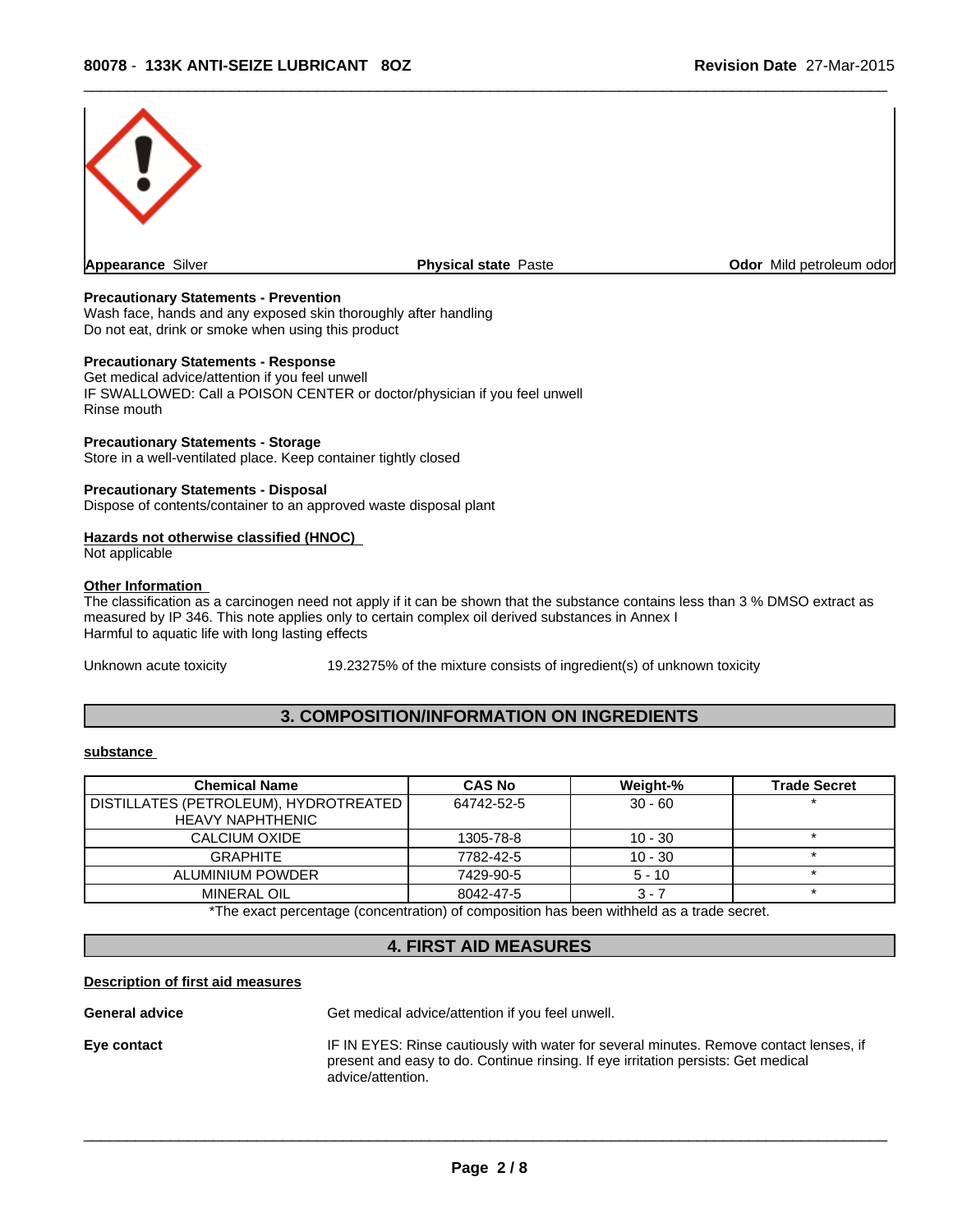| Skin contact                                                                                               | IF ON SKIN:. Wash skin with soap and water. If skin irritation persists, call a physician.<br>Wash contaminated clothing before reuse.         |  |  |  |  |
|------------------------------------------------------------------------------------------------------------|------------------------------------------------------------------------------------------------------------------------------------------------|--|--|--|--|
| Inhalation                                                                                                 | IF INHALED: Remove victim to fresh air and keep at rest in a position comfortable for<br>breathing. If symptoms persist, call a physician.     |  |  |  |  |
| Ingestion                                                                                                  | IF SWALLOWED. Do NOT induce vomiting. Never give anything by mouth to an<br>unconscious person. Call a physician.                              |  |  |  |  |
| Self-protection of the first aider                                                                         | Use personal protective equipment as required. Avoid contact with skin, eyes or clothing.                                                      |  |  |  |  |
| Most important symptoms and effects, both acute and delayed                                                |                                                                                                                                                |  |  |  |  |
| Symptoms                                                                                                   | See section 2 for more information.                                                                                                            |  |  |  |  |
|                                                                                                            | <u>Indication of any immediate medical attention and special treatment needed</u>                                                              |  |  |  |  |
| <b>Note to physicians</b>                                                                                  | Treat symptomatically.                                                                                                                         |  |  |  |  |
|                                                                                                            | <b>5. FIRE-FIGHTING MEASURES</b>                                                                                                               |  |  |  |  |
| Suitable extinguishing media<br>Carbon dioxide (CO2), Dry chemical, Foam                                   |                                                                                                                                                |  |  |  |  |
| Unsuitable extinguishing media<br>None.                                                                    |                                                                                                                                                |  |  |  |  |
| Specific hazards arising from the chemical<br>None in particular.                                          |                                                                                                                                                |  |  |  |  |
| <u>Explosion data</u><br><b>Sensitivity to Mechanical Impact</b><br><b>Sensitivity to Static Discharge</b> | None.<br>None.                                                                                                                                 |  |  |  |  |
| Protective equipment and precautions for firefighters                                                      |                                                                                                                                                |  |  |  |  |
| protective gear.                                                                                           | As in any fire, wear self-contained breathing apparatus pressure-demand, MSHA/NIOSH (approved or equivalent) and full                          |  |  |  |  |
|                                                                                                            | <b>6. ACCIDENTAL RELEASE MEASURES</b>                                                                                                          |  |  |  |  |
|                                                                                                            | Personal precautions, protective equipment and emergency procedures                                                                            |  |  |  |  |
| <b>Personal precautions</b>                                                                                | Ensure adequate ventilation, especially in confined areas. Avoid contact with eyes and skin.<br>Use personal protective equipment as required. |  |  |  |  |
| <b>Environmental precautions</b>                                                                           |                                                                                                                                                |  |  |  |  |
| <b>Environmental precautions</b>                                                                           | Do not flush into surface water or sanitary sewer system. See Section 12 for additional<br>ecological information.                             |  |  |  |  |
| Methods and material for containment and cleaning up                                                       |                                                                                                                                                |  |  |  |  |
| <b>Methods for containment</b>                                                                             | Prevent further leakage or spillage if safe to do so.                                                                                          |  |  |  |  |
| Methods for cleaning up                                                                                    | Ensure adequate ventilation. Soak up with inert absorbent material. Sweep up and shovel<br>into suitable containers for disposal.              |  |  |  |  |
| Prevention of secondary hazards                                                                            | Clean contaminated objects and areas thoroughly observing environmental regulations.                                                           |  |  |  |  |
|                                                                                                            | 7. HANDLING AND STORAGE                                                                                                                        |  |  |  |  |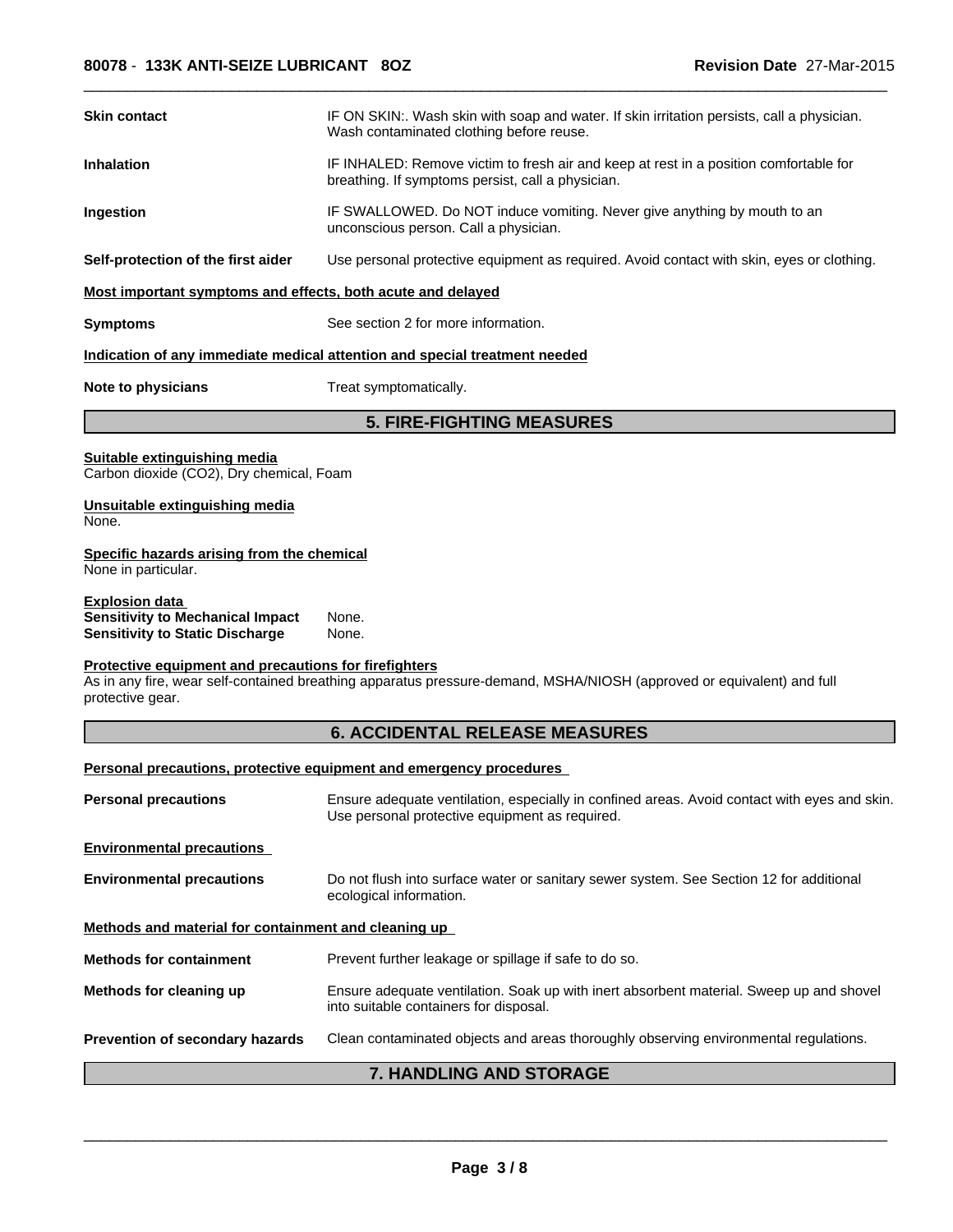| <b>Precautions for safe handling</b>                         |                                                                                                                                                                                                                                                                                  |
|--------------------------------------------------------------|----------------------------------------------------------------------------------------------------------------------------------------------------------------------------------------------------------------------------------------------------------------------------------|
| Advice on safe handling                                      | Handle in accordance with good industrial hygiene and safety practice. Avoid breathing<br>vapors or mists. Avoid contact with skin, eyes or clothing. Wash thoroughly after handling.<br>Wash contaminated clothing before reuse. Use personal protective equipment as required. |
| Conditions for safe storage, including any incompatibilities |                                                                                                                                                                                                                                                                                  |
| <b>Storage Conditions</b>                                    | Keep containers tightly closed in a dry, cool and well-ventilated place.                                                                                                                                                                                                         |
| Incompatible materials                                       | Strong oxidizing agents, Acids, Alkali, Amines                                                                                                                                                                                                                                   |

# **8. EXPOSURE CONTROLS/PERSONAL PROTECTION**

### **Control parameters**

### **Exposure Guidelines** .

| <b>Chemical Name</b> | <b>ACGIH TLV</b>                            | <b>OSHA PEL</b>                                | <b>NIOSH IDLH</b>                             |
|----------------------|---------------------------------------------|------------------------------------------------|-----------------------------------------------|
| CALCIUM OXIDE        | TWA: $2 \text{ mg/m}^3$                     | TWA: $5 \text{ mg/m}^3$                        | IDLH: $25 \text{ mg/m}^3$                     |
| 1305-78-8            |                                             | (vacated) TWA: $5 \text{ mg/m}^3$<br>not in    | TWA: $2 \text{ mg/m}^3$                       |
|                      |                                             | effect as a result of reconsideration          |                                               |
| <b>GRAPHITE</b>      | TWA: $2 \text{ mg/m}^3$ respirable fraction | TWA: 15 mg/m <sup>3</sup> total dust synthetic | IDLH: 1250 mg/m <sup>3</sup>                  |
| 7782-42-5            | all forms except graphite fibers            | TWA: 5 $mq/m3$ respirable fraction             | TWA: 2.5 mg/m <sup>3</sup> natural respirable |
|                      |                                             | synthetic                                      | dust                                          |
|                      |                                             | (vacated) TWA: $2.5 \text{ mg/m}^3$            |                                               |
|                      |                                             | respirable dust natural                        |                                               |
|                      |                                             | (vacated) TWA: 10 $mq/m3$ total dust           |                                               |
|                      |                                             | synthetic                                      |                                               |
|                      |                                             | (vacated) TWA: 5 $mq/m3$ respirable            |                                               |
|                      |                                             | fraction synthetic                             |                                               |
|                      |                                             | TWA: 15 mppcf natural                          |                                               |
| ALUMINIUM POWDER     | TWA: 1 $mg/m3$ respirable fraction          | TWA: 15 $mg/m3$ total dust                     | TWA: $5 \text{ mg/m}^3$ AI                    |
| 7429-90-5            |                                             | TWA: 5 mg/m <sup>3</sup> respirable fraction   |                                               |
|                      |                                             | (vacated) TWA: 5 mg/m <sup>3</sup> Al          |                                               |
|                      |                                             | Aluminum                                       |                                               |

*NIOSH IDLH Immediately Dangerous to Life or Health*

**Other Information** Vacated limits revoked by the Court of Appeals decision in AFL-CIO v. OSHA, 965 F.2d 962 (11th Cir., 1992).

# **Appropriate engineering controls**

| <b>Engineering Controls</b> | <b>Showers</b>      |  |
|-----------------------------|---------------------|--|
|                             | Eyewash stations    |  |
|                             | Ventilation systems |  |

# **Individual protection measures, such as personal protective equipment**

| Eye/face protection                   | Wear safety glasses with side shields (or goggles).                                                                                             |
|---------------------------------------|-------------------------------------------------------------------------------------------------------------------------------------------------|
| Skin and body protection              | Wear protective gloves and protective clothing.                                                                                                 |
| <b>Respiratory protection</b>         | Use NIOSH-approved air-purifying respirator with organic vapor cartridge or canister, as<br>appropriate.                                        |
| <b>General Hygiene Considerations</b> | Handle in accordance with good industrial hygiene and safety practice. Regular cleaning of<br>equipment, work area and clothing is recommended. |

# **9. PHYSICAL AND CHEMICAL PROPERTIES**

# **Information on basic physical and chemical properties**

| <b>Physical state</b> | Paste  |
|-----------------------|--------|
| Appearance            | Silver |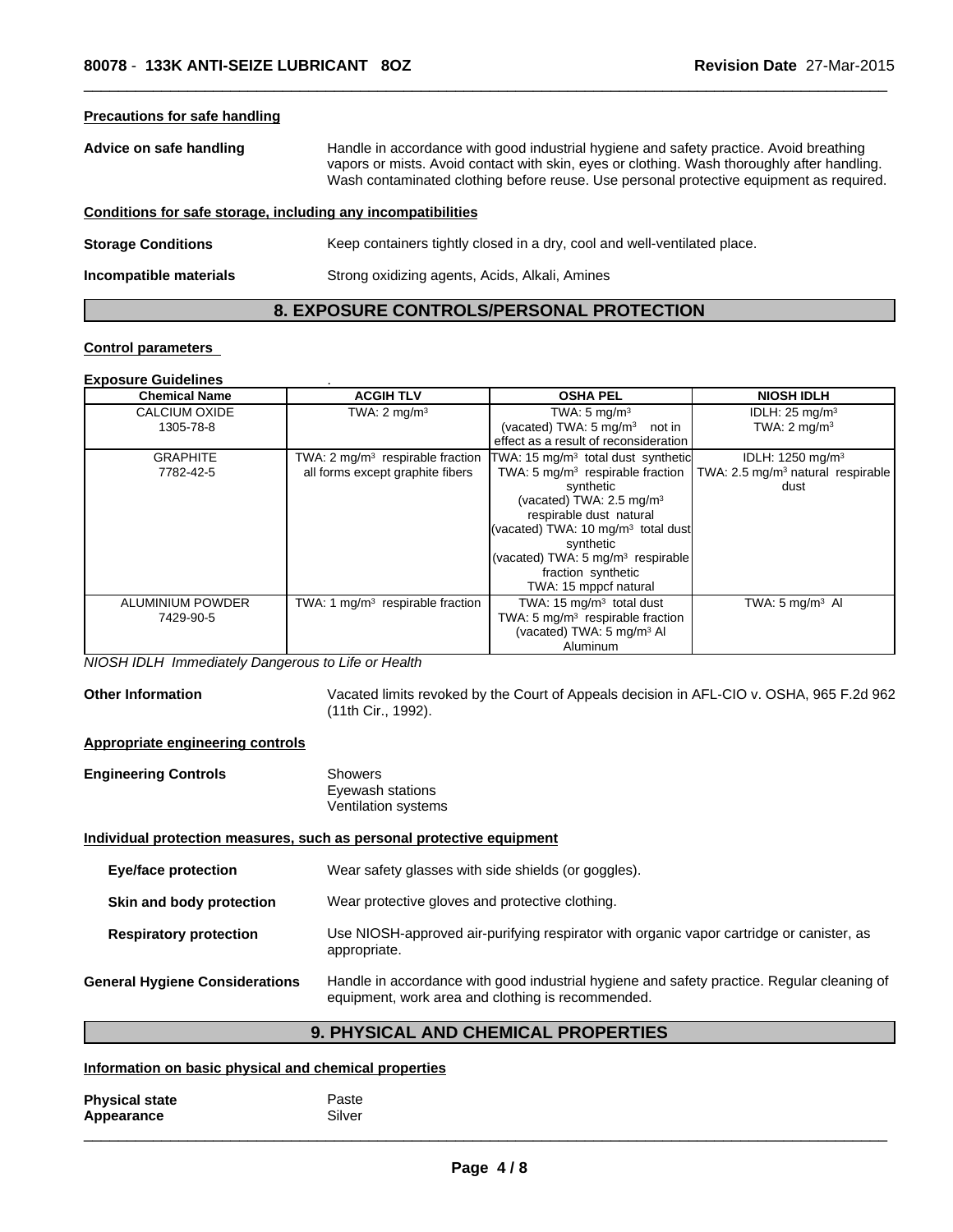| Odor                             | Mild petroleum odor          |                     |
|----------------------------------|------------------------------|---------------------|
| <b>Odor threshold</b>            | No information available     |                     |
|                                  |                              |                     |
| <b>Property</b>                  | <b>Values</b>                | Remarks • Method    |
| рH                               | No information available     |                     |
| Melting point / freezing point   | No information available     |                     |
| Boiling point / boiling range    | No information available Not |                     |
|                                  | determined                   |                     |
| <b>Flash point</b>               | > 93 °C / > 200 °F           | Tag Closed Cup      |
| <b>Evaporation rate</b>          | < 1                          | Butyl acetate $= 1$ |
| Flammability (solid, gas)        | No information available     |                     |
| <b>Flammability Limit in Air</b> |                              |                     |
| <b>Upper flammability limit:</b> | No information available     |                     |
| Lower flammability limit:        | No information available     |                     |
| Vapor pressure                   | <5 mm Hq                     |                     |
| <b>Vapor density</b>             | >1                           | $Air = 1$           |
| <b>Relative density</b>          | 1.17                         |                     |
| <b>Water solubility</b>          | Negligible                   |                     |
| Solubility in other solvents     | No information available     |                     |
| <b>Partition coefficient</b>     | No information available     |                     |
| <b>Autoignition temperature</b>  | No information available     |                     |
| <b>Decomposition temperature</b> | No information available     |                     |
| <b>Kinematic viscosity</b>       | No information available     |                     |
| <b>Dynamic viscosity</b>         | No information available     |                     |
| <b>Explosive properties</b>      | No information available     |                     |
| <b>Oxidizing properties</b>      | No information available     |                     |
| <b>Other Information</b>         |                              |                     |
|                                  |                              |                     |
| <b>Softening point</b>           | No information available     |                     |
| Molecular weight                 | No information available     |                     |
| <b>VOC Content (%)</b>           | 0                            |                     |
| <b>Density</b>                   | No information available     |                     |
| <b>Bulk density</b>              | No information available     |                     |
|                                  |                              |                     |

# **10. STABILITY AND REACTIVITY**

# **Reactivity**

No data available

#### **Chemical stability**

Stable under recommended storage conditions.

### **Possibility of Hazardous Reactions**

None under normal processing.

#### **Conditions to avoid** Excessive heat.

### **Incompatible materials**

Strong oxidizing agents, Acids, Alkali, Amines

# **Hazardous Decomposition Products**

Carbon oxides

# **11. TOXICOLOGICAL INFORMATION**

# **Information on likely routes of exposure**

**Inhalation** May cause irritation of respiratory tract.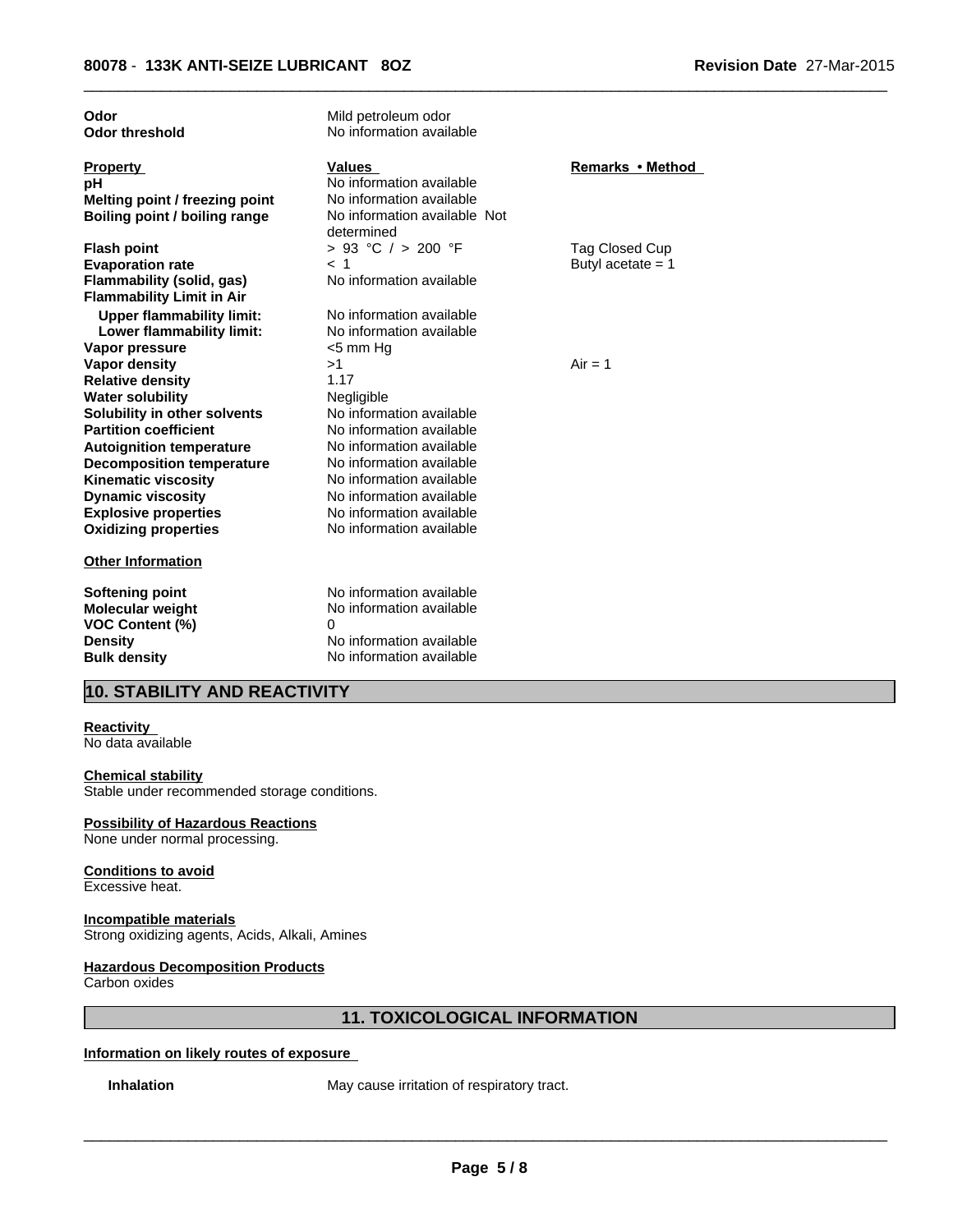**Eye contact** Exercise Contact with eyes may cause irritation. May cause redness and tearing of the eyes.

 $\overline{\phantom{a}}$  ,  $\overline{\phantom{a}}$  ,  $\overline{\phantom{a}}$  ,  $\overline{\phantom{a}}$  ,  $\overline{\phantom{a}}$  ,  $\overline{\phantom{a}}$  ,  $\overline{\phantom{a}}$  ,  $\overline{\phantom{a}}$  ,  $\overline{\phantom{a}}$  ,  $\overline{\phantom{a}}$  ,  $\overline{\phantom{a}}$  ,  $\overline{\phantom{a}}$  ,  $\overline{\phantom{a}}$  ,  $\overline{\phantom{a}}$  ,  $\overline{\phantom{a}}$  ,  $\overline{\phantom{a}}$ 

**Skin contact** May cause skin irritation and/or dermatitis.

**Ingestion** Harmful if swallowed.

| <b>Chemical Name</b> | Oral LD50            | Dermal LD50 | <b>Inhalation LC50</b> |
|----------------------|----------------------|-------------|------------------------|
| CALCIUM OXIDE        | $=$ 500 mg/kg (Rat)  |             |                        |
| 1305-78-8            |                      |             |                        |
| <b>MINERAL OIL</b>   | $>$ 5000 mg/kg (Rat) |             |                        |
| 8042-47-5            |                      |             |                        |

### **Information on toxicological effects**

**Symptoms** No information available.

#### **Delayed and immediate effects as well as chronic effects from short and long-term exposure**

**Sensitization** No information available. **Germ cell mutagenicity** No information available. **Carcinogenicity** The table below indicates whether each agency has listed any ingredient as a carcinogen.<br> **Chemical Name Chemical Name The COCIL CHE THE COCIL THE COCIL COCIL COCIL COCIL COCIL COCIL Chemical Name ACGIH IARC NTP OSHA** DISTILLATES (PETROLEUM), HYDROTREATED HEAVY NAPHTHENIC 64742-52-5 A2 Group 1 - X *ACGIH (American Conference of Governmental Industrial Hygienists) A2 - Suspected Human Carcinogen IARC (International Agency for Research on Cancer) Group 1 - Carcinogenic to Humans Not classifiable as a human carcinogen OSHA (Occupational Safety and Health Administration of the US Department of Labor) X - Present* **Target Organ Effects** Central Vascular System (CVS), Eyes, Respiratory system, Skin. **The following values are calculated based on chapter 3.1 of the GHS document** .

**ATEmix (oral)** 1978 mg/kg

**ATEmix (inhalation-vapor)** 32255 mg/l

# **12. ECOLOGICAL INFORMATION**

#### **Ecotoxicity**

32.42995% of the mixture consists of components(s) of unknown hazards to the aquatic environment

| <b>Chemical Name</b>      | Algae/aquatic plants | <b>Fish</b>                     | Crustacea                     |
|---------------------------|----------------------|---------------------------------|-------------------------------|
| DISTILLATES (PETROLEUM),  |                      | 5000: 96 h Oncorhynchus mykiss  | 1000: 48 h Daphnia magna mg/L |
| <b>HYDROTREATED HEAVY</b> |                      | mg/L LC50                       | EC50                          |
| NAPHTHENIC                |                      |                                 |                               |
| 64742-52-5                |                      |                                 |                               |
| CALCIUM OXIDE             |                      | 1070: 96 h Cyprinus carpio mg/L |                               |
| 1305-78-8                 |                      | LC50 static                     |                               |
| MINERAL OIL               |                      | 10000: 96 h Lepomis macrochirus |                               |
| 8042-47-5                 |                      | mg/L LC50                       |                               |

### **Persistence and degradability**

No information available.

**Bioaccumulation**

# No information available.

### **Mobility**

No information available.

| ∣ Name<br><b>Chemical</b> | ---<br>.<br>coefficient<br>τιτιοπ<br>ан |  |
|---------------------------|-----------------------------------------|--|
| _________                 | _______________<br>_________            |  |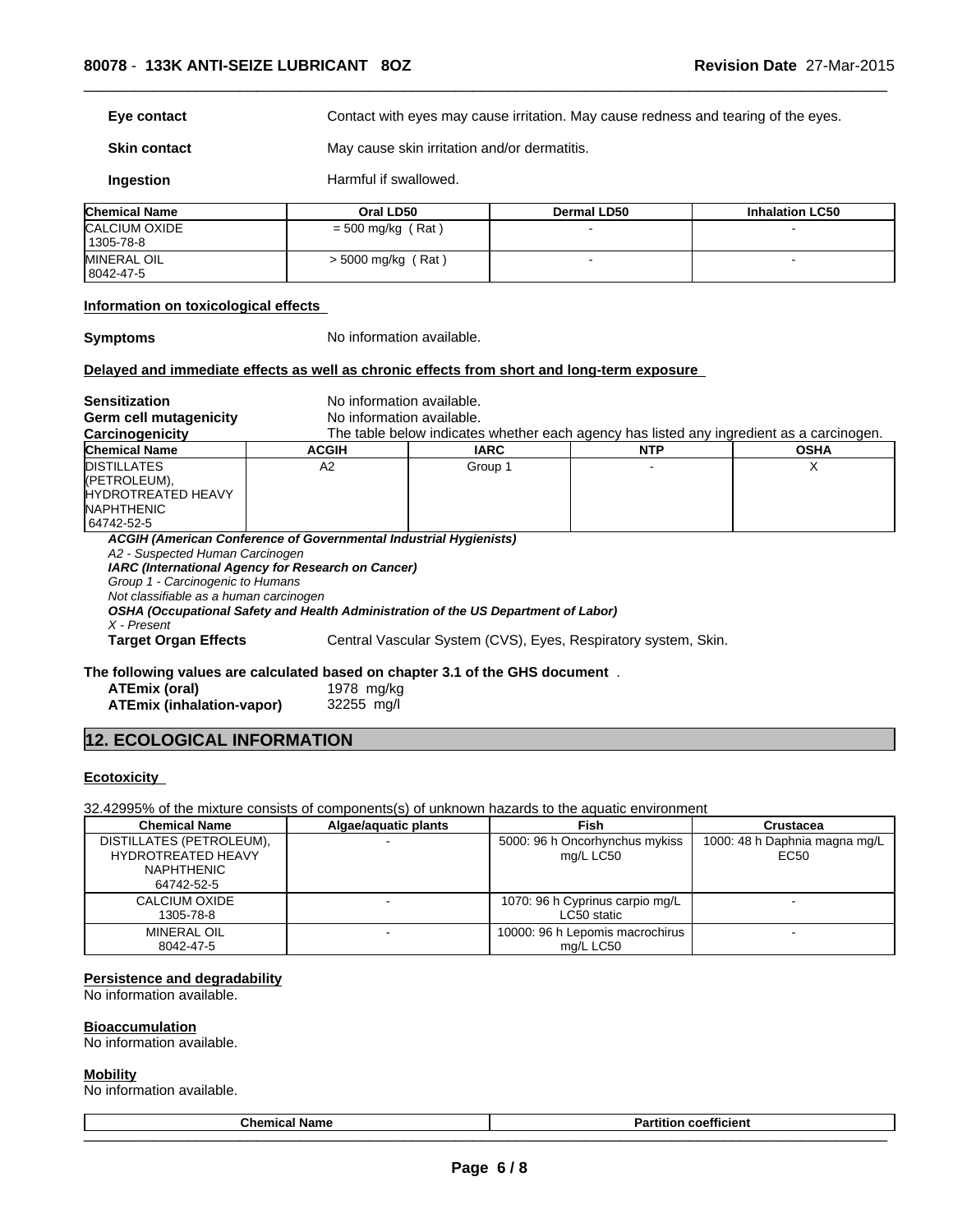| ш<br>AЛ | $-$ |
|---------|-----|
| ״       |     |

### **Other adverse effects**

No information available

# **13. DISPOSAL CONSIDERATIONS**

| Waste treatment methods    |                                                                                                        |
|----------------------------|--------------------------------------------------------------------------------------------------------|
| <b>Disposal of wastes</b>  | Disposal should be in accordance with applicable regional, national and local laws and<br>regulations. |
| Contaminated packaging     | Do not reuse container.                                                                                |
| <b>US EPA Waste Number</b> | Not applicable                                                                                         |

This product contains one or more substances that are listed with the State of California as a hazardous waste.

| <b>Chemical Name</b>              | California Hazardous Waste Status |
|-----------------------------------|-----------------------------------|
| <b>CALCIUM OXIDE</b><br>1305-78-8 | Corrosive                         |
| ALUMINIUM POWDER<br>7429-90-5     | Ignitable powder                  |

# **14. TRANSPORT INFORMATION**

# **DOT**

| Proper shipping name:         | Not regulated |
|-------------------------------|---------------|
| IATA<br>Proper shipping name: | Not regulated |
| IMDG<br>Proper shipping name: | Not regulated |

# **15. REGULATORY INFORMATION**

| <b>International Inventories</b> |                   |
|----------------------------------|-------------------|
| <b>TSCA</b>                      | Complies          |
| <b>DSL/NDSL</b>                  | Complies          |
| <b>EINECS/ELINCS</b>             | Complies          |
| <b>ENCS</b>                      | Natural substance |
| <b>IECSC</b>                     | Complies          |
| <b>KECL</b>                      | Complies          |
| <b>PICCS</b>                     | Complies          |
| <b>AICS</b>                      | Complies          |

#### **Legend:**

**TSCA** - United States Toxic Substances Control Act Section 8(b) Inventory **DSL/NDSL** - Canadian Domestic Substances List/Non-Domestic Substances List **EINECS/ELINCS** - European Inventory of Existing Chemical Substances/European List of Notified Chemical Substances **ENCS** - Japan Existing and New Chemical Substances **IECSC** - China Inventory of Existing Chemical Substances **KECL** - Korean Existing and Evaluated Chemical Substances **PICCS** - Philippines Inventory of Chemicals and Chemical Substances **AICS** - Australian Inventory of Chemical Substances

# **US Federal Regulations**